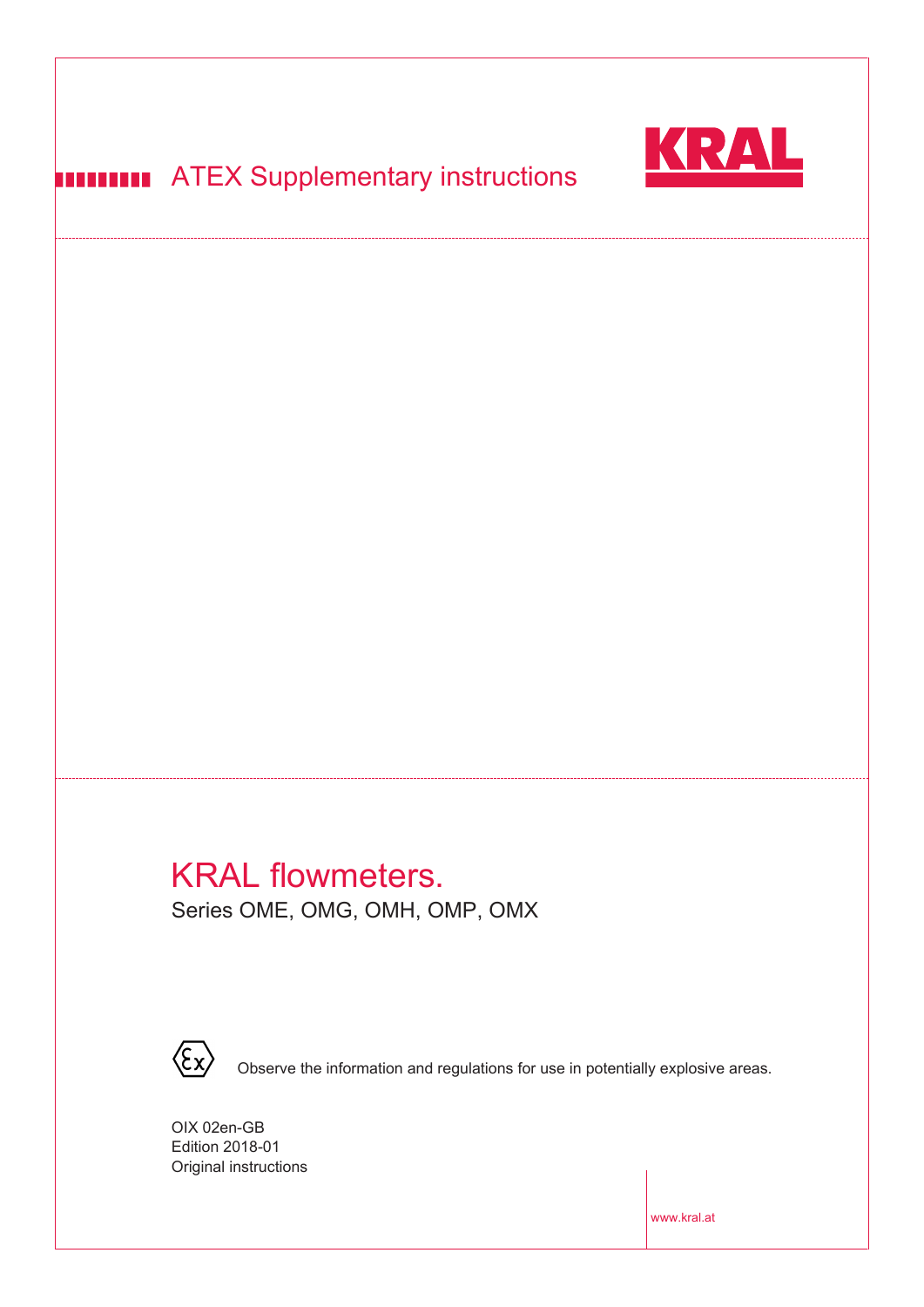| 1            |                                                          |                                                        |  |  |
|--------------|----------------------------------------------------------|--------------------------------------------------------|--|--|
| 1.1          |                                                          |                                                        |  |  |
| 1.2          |                                                          |                                                        |  |  |
| 1.3          |                                                          |                                                        |  |  |
| 1.4          |                                                          |                                                        |  |  |
|              | 1.4.1                                                    |                                                        |  |  |
|              | 1.4.2                                                    |                                                        |  |  |
|              | 1.4.3                                                    |                                                        |  |  |
| $\mathbf{2}$ |                                                          |                                                        |  |  |
| 2.1          |                                                          | Proper use in potentially explosive areas 4            |  |  |
| 2.2          |                                                          |                                                        |  |  |
| 2.3          |                                                          |                                                        |  |  |
| 2.4          |                                                          |                                                        |  |  |
| 2.5          |                                                          |                                                        |  |  |
| 2.6          |                                                          | Additional obligations of the operator-owner when used |  |  |
|              |                                                          |                                                        |  |  |
| 2.7          |                                                          |                                                        |  |  |
|              | 2.7.1                                                    | Additional safety instructions for use in poten-       |  |  |
|              |                                                          |                                                        |  |  |
|              | 2.7.2<br>2.7.3                                           | Ignition sources in normal operation  7                |  |  |
|              |                                                          | Ignition sources at foreseeable malfunctions 7         |  |  |
| 3            |                                                          |                                                        |  |  |
| 3.1          |                                                          |                                                        |  |  |
| 4            |                                                          |                                                        |  |  |
| 4.1          |                                                          |                                                        |  |  |
| 5            |                                                          |                                                        |  |  |
| 5.1          |                                                          |                                                        |  |  |
| 5.2          | Connecting the KRAL electronic unit 8                    |                                                        |  |  |
|              |                                                          |                                                        |  |  |
| 6            |                                                          |                                                        |  |  |
| 6.1          |                                                          |                                                        |  |  |
|              | 6.1.1                                                    | Checking the function of the ATEX components           |  |  |
|              |                                                          |                                                        |  |  |
| 7            |                                                          |                                                        |  |  |
| 7.1          | Additional required maintenance in case of use in poten- |                                                        |  |  |
|              |                                                          |                                                        |  |  |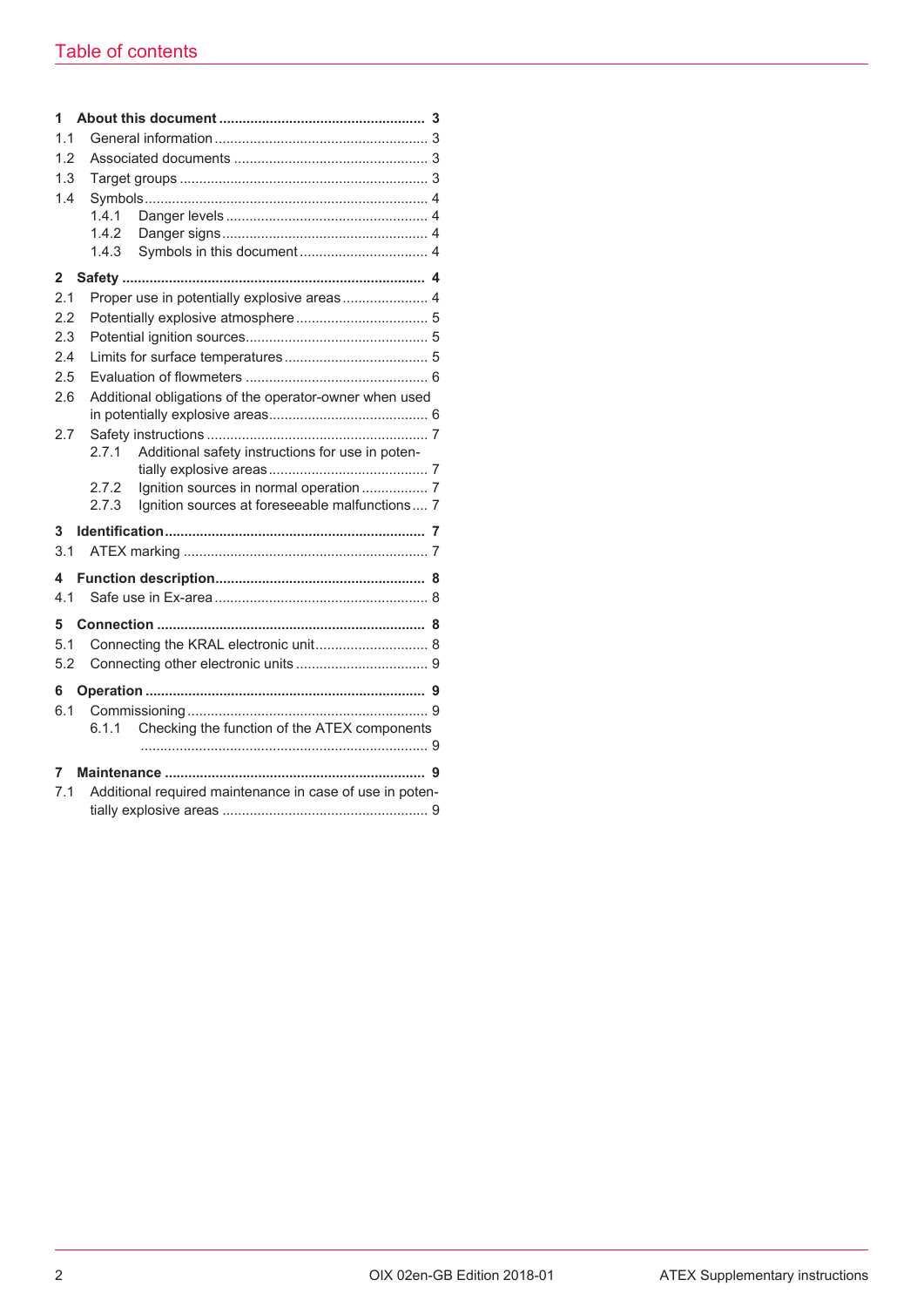# **1 About this document**

# **1.1 General information**

These instructions supplement the operating instructions of the flowmeter. It is imperative that they be observed in the case of use in potentially explosive areas.

Like the operating instructions of the flowmeter, these supplementary instructions form part of the product and must be kept for future reference.

# **1.2 Associated documents**

- $\Box$  Operating instructions of the flowmeter
- $\Box$  Technical data and operating instructions of the used intrinsically safe components (sensors)
- $\Box$  Technical data and operating instructions of the used safety equipment (for example isolating amplifier)
- $\square$  Manufacturer's declaration in accordance with EU Directive 2014/34/EU for the flowmeter
- $\Box$  Declaration of conformity according to EU Directive 2014/34/EU for the components and safety equipment used

# **1.3 Target groups**

The instructions are intended for the following persons:

- $\square$  Persons who work with the product
- $\Box$  Operator-owners who are responsible for the use of the product

Information on the required qualification of the personnel is provided separately at the beginning of the individual chapters in these instructions. The following table provides an overview.

| <b>Target group</b>                                                         | <b>Activity</b>              | <b>Qualification</b>                                                                                                                                                                                                                                                                                                                                                                                                         |
|-----------------------------------------------------------------------------|------------------------------|------------------------------------------------------------------------------------------------------------------------------------------------------------------------------------------------------------------------------------------------------------------------------------------------------------------------------------------------------------------------------------------------------------------------------|
| Transport per-<br>sonnel                                                    | Transportation,<br>unloading | Transport personnel are qualified personnel who carry out the trans-<br>portation of products properly due to their training, knowledge and<br>experience and on the basis of the relevant provisions. Transport<br>personnel recognize and avoid possible dangers and damage to<br>property that are connected with this activity.                                                                                          |
| Mobile crane<br>operators,<br>crane operat-<br>ors, forklift oper-<br>ators | Unloading, pos-<br>itioning  | Mobile crane operators, crane operators and forklift operators are<br>qualified personnel who carry out work with cranes and forklifts<br>properly due to their training, knowledge and experience and on the<br>basis of the relevant provisions. Mobile crane operators, crane op-<br>erators and forklift operators recognize and avoid possible dangers<br>and damage to property that are connected with this activity. |
| Fitter                                                                      | Mounting, con-<br>nection    | Fitters are qualified personnel who carry out the mounting work<br>properly due to their training, knowledge and experience and on the<br>basis of the relevant provisions. Fitters recognize and avoid pos-<br>sible dangers and damage to property that are connected with this<br>activity.                                                                                                                               |
| Electrician                                                                 | Electrical con-<br>nection   | Electricians are qualified personnel who carry out work on electrical<br>equipment and installations properly due to their training, know-<br>ledge and experience and on the basis of the relevant provisions.<br>Electricians recognize and avoid possible dangers and damage to<br>property that are connected with this activity.                                                                                        |
| Trained person- Delegated task<br>nel                                       |                              | Trained personnel were instructed by the operator-owner in the task<br>delegated to them and the possible dangers arising through im-<br>proper behaviour.                                                                                                                                                                                                                                                                   |

*Tab. 1: Target groups*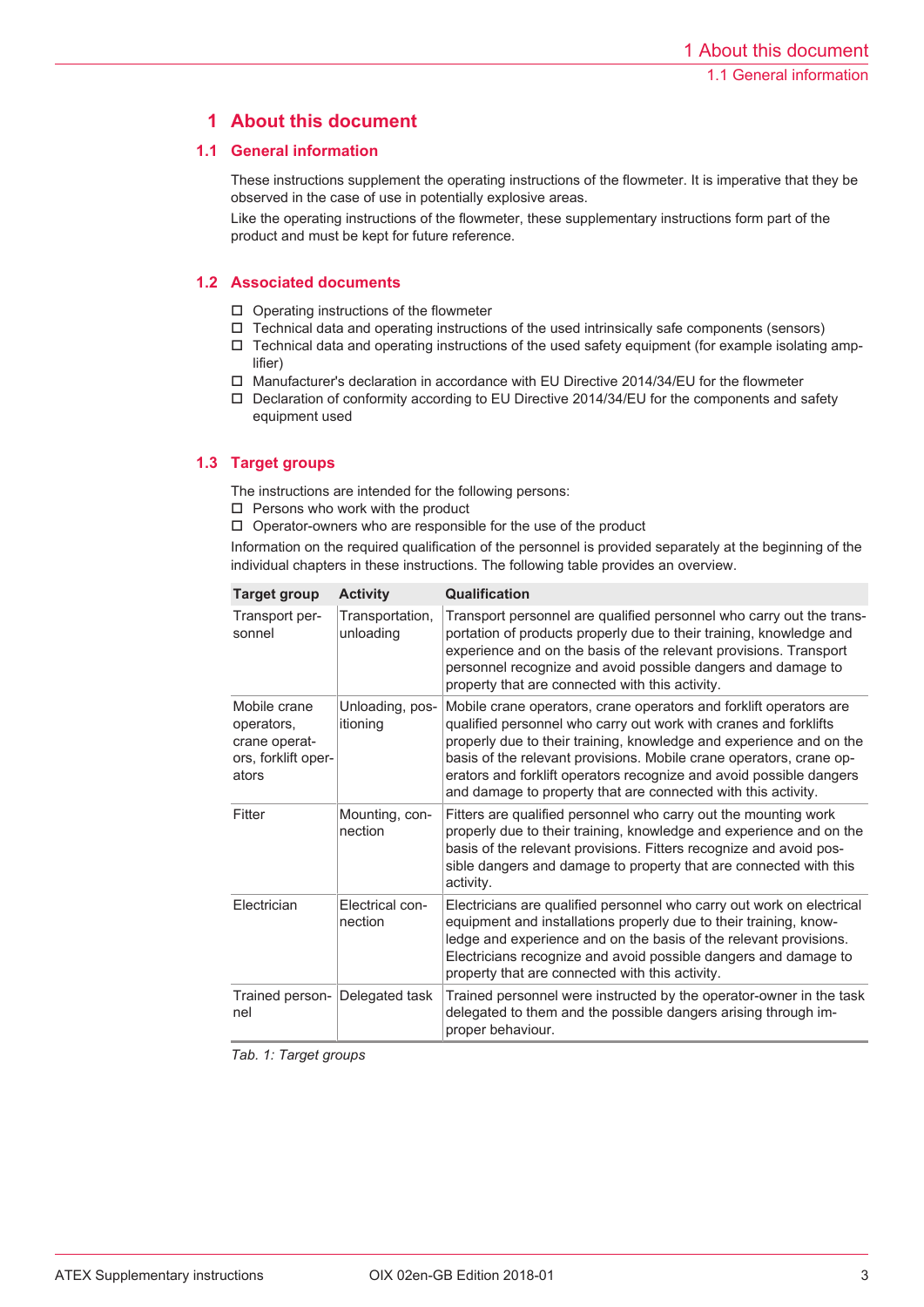# 2 Safety

# 1.4 Symbols

# **1.4 Symbols**

### **1.4.1 Danger levels**

| <b>Signal word</b> | Danger level                    | <b>Consequences of non-observance</b> |
|--------------------|---------------------------------|---------------------------------------|
| <b>DANGER</b>      | Immediate threat of danger      | Serious personal injury, death        |
| <b>WARNING</b>     | Possible threat of danger       | Serious personal injury, invalidity   |
| <b>CAUTION</b>     | Potentially dangerous situation | Slight personal injury                |
| <b>ATTENTION</b>   | Potentially dangerous situation | Material damage                       |

### **1.4.2 Danger signs**

| <b>Meaning</b>     | Source and possible consequences of non-observance          |
|--------------------|-------------------------------------------------------------|
| Electrical voltage | Electrical voltage causes serious physical injury or death. |

#### **1.4.3 Symbols in this document**

|                                | <b>Meaning</b>                      |
|--------------------------------|-------------------------------------|
|                                | Warning personal injury             |
| $\bullet$                      | Safety instruction                  |
| $\rightarrow$                  | Request for action                  |
| $\frac{1}{2}$<br>$\frac{2}{3}$ | Multi-step instructions for actions |
|                                |                                     |
|                                |                                     |
| $\Rightarrow$                  | <b>Action result</b>                |
| $\mathfrak{P}$                 | Cross-reference                     |

# **2 Safety**

### **2.1 Proper use in potentially explosive areas**

The ATEX Directive 2014/34/EU is applicable to products for proper use in potentially explosive areas. Products in the sense of the directive are:

- 1. Within the potentially explosive area
	- Equipment and protective systems for proper use in potentially explosive areas as well as their components
- 2. Outside the potentially explosive area Safety, control and regulating equipment that serves the safe operation of devices and protective systems within the potentially explosive area

Equipment is by definition machines, devices, ... which, separately or jointly, are intended for the generation, transfer, storage, measurement, control and conversion of energy and/or for the processing of material and which are capable of causing an explosion through their **own** potential ignition sources. KRAL flowmeters are solely suitable for flow measurement of lubricating liquids that are chemically neutral and that do not contain gas or solid components.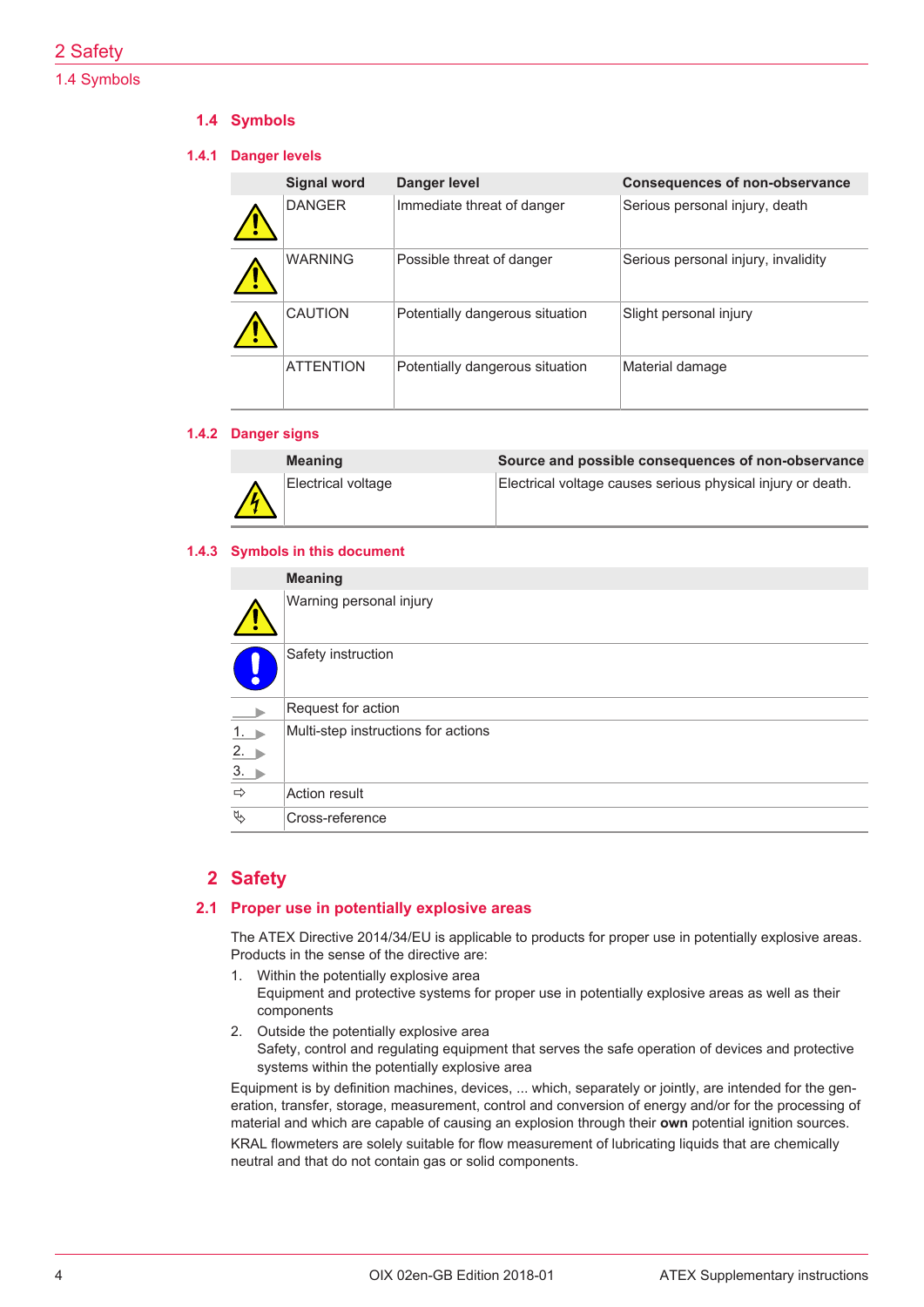# **2.2 Potentially explosive atmosphere**

A potentially explosive atmosphere is a mixture with air, under atmospheric conditions, of flammable substances in the form of gases, vapours, mists or dusts in which, after ignition has occurred, combustion spreads to the entire unburned mixture.

Products are therefore only considered as being subject to the scope of the ATEX Directive if they are intended in whole or in part for use in potentially explosive areas.

# **2.3 Potential ignition sources**

Potential ignition sources can be: electric sparks, arcs and thunderbolts, electrostatic discharges, electromagnetic waves, ionising radiation, hot surfaces, flames and hot gases, mechanically produced sparks, radiation in the optic region, chemical reactions, densification.

A further defining element of products in the sense of the ATEX Directive is the fact that they must have their own potential ignition sources.

Own ignition sources at non-electrical products such as flowmeters can be, for example, hot surfaces or sparks arising from friction.

# **2.4 Limits for surface temperatures**

The standard ISO 80079-36 defines the permissible limits for surface temperatures. In the process gases/vapours and dusts are differentiated.

At gases and steams the products are divided into temperature classes.

| Temperat-<br>ure class | Max. sur-<br>ature $[^{\circ}C]$ | face temper- for mixtures [°C] | <b>Temperature range Typical gas (selection)</b>                                            |
|------------------------|----------------------------------|--------------------------------|---------------------------------------------------------------------------------------------|
| T1                     | 450                              | >450                           | I: Methane<br>Il A: Acetone, methane, methanol, propane<br>II B: Town gas<br>II C: Hydrogen |
| T <sub>2</sub>         | 300                              | $>300 - 5450$                  | II A: Ethyl alcohol, n-butane<br>II B: Ethylene<br>II C: Acetylene                          |
| T <sub>3</sub>         | 200                              | $>200 - 5300$                  | II A: Diesel, fuel oils<br>II B: Hydrogen sulphide                                          |
| T <sub>4</sub>         | 135                              | $>135 - 200$                   | II A: Acetaldehyde, ethyl ether                                                             |
| T <sub>5</sub>         | 100                              | $>100$ – ≤135                  |                                                                                             |
| T <sub>6</sub>         | 85                               | $>85 - 100$                    | II C: Sulphur hydrocarbon                                                                   |

*Tab. 2: Limit temperatures for gases and vapours*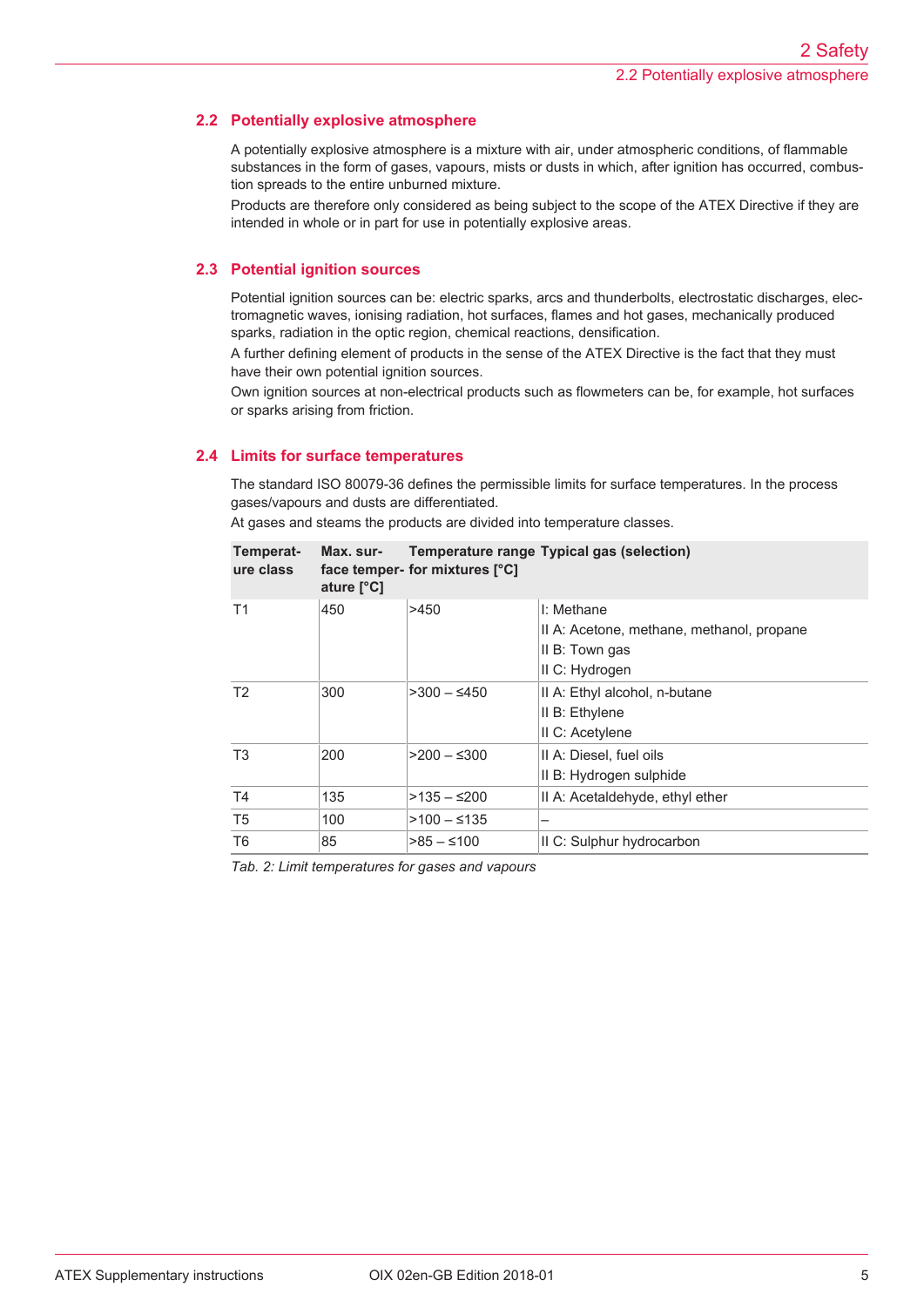# 2 Safety

#### 2.5 Evaluation of flowmeters

In the case of dusts the maximum permissible surface temperature of the product is specified instead of the temperature class, since a safety margin between the surface temperature and the ignition temperature has to be observed additionally in this case.

The permissible surface limit temperature results from the two determined values of the Process A and B of IEC 50281-2-1:

Limit temperature = MIN (value A - 75 °C) and (value B  $\times$  2/3)

| <b>Dust (selection)</b> | IEC 50281-2-1<br><b>Process A [°C]</b> | IEC 50281-2-1<br>Process B [°C] | Permissible max.<br>surface limit<br>temperature [°C] |
|-------------------------|----------------------------------------|---------------------------------|-------------------------------------------------------|
| Wood flour              | 300                                    | 400                             | 225                                                   |
| Cellulose               | 370                                    | 500                             | 295                                                   |
| Lignite                 | 225                                    | 380                             | 150                                                   |
| Soot                    | 385                                    | 620                             | 310                                                   |
| Sulphur                 | 280                                    | 280                             | 186                                                   |
| Aluminium               | 280                                    | 530                             | 205                                                   |

*Tab. 3: Limit temperatures for dusts at Equipment group II*

| <b>Dust</b>                                                                                  | IEC 50281-2-1<br><b>Process A [°C]</b> | IEC 50281-2-1<br><b>Process B [°C]</b> | Permissible max.<br>surface<br>temperature [°C] |
|----------------------------------------------------------------------------------------------|----------------------------------------|----------------------------------------|-------------------------------------------------|
| On every surface that contains dust                                                          |                                        |                                        | 150                                             |
| When coal dust deposits are not to be $ -$<br>expected, for example in the housing<br>inside |                                        |                                        | 450                                             |

*Tab. 4: Limit temperatures for dusts at Equipment group I*

#### **2.5 Evaluation of flowmeters**

In accordance with the risk assessment according to EN 1127, the flowmeters of the specified series do not have their own ignition sources. The mechanical parts of the flowmeters are therefore **not** products in the sense of the ATEX Directive and therefore do not have an Ex-identification.

The combination of mechanical parts of the flowmeter with ATEX-compliant components must be considered an "assembly" in accordance with Article 44 of the ATEX Directive. The manufacturer of the assembly may suggest the conformity of the components if a corresponding declaration of conformity exists. This applies in particular for the used sensors (pick ups, temperature sensors) that are components in the sense of the directive. For further information see the corresponding documentation of the components.

The manufacturer of an assembly solely verifies whether further dangers arise through the final combination of the components. This is not the case with the flowmeters manufactured by KRAL. In accordance with the Directive there is therefore no need for a further evaluation of conformity or for an overall identification of this assembly.

Sensors as electrical components represent a possible ignition source. Therefore KRAL flowmeters are equipped with intrinsically safe sensors for use in potentially explosive areas. The sensors may solely be operated with suitable intrinsically safe devices according to EN 60079-11.

#### **2.6 Additional obligations of the operator-owner when used in potentially explosive areas**

When the product is used in potentially explosive areas the operator-owner has to observe the following additional obligations from the ATEX directive (minimum regulations for improving the health protection and the safety of the employees that can be endangered through potentially explosive atmospheres).

This results in the following additional obligations for the operator-owner:

- $\Box$  Identify potentially explosive areas.
- $\Box$  Mark and identify all prohibitions clearly.
- $\Box$  Draw up explosion protection documents for each zone.
- $\square$  Issue prohibitions of access for unauthorized persons.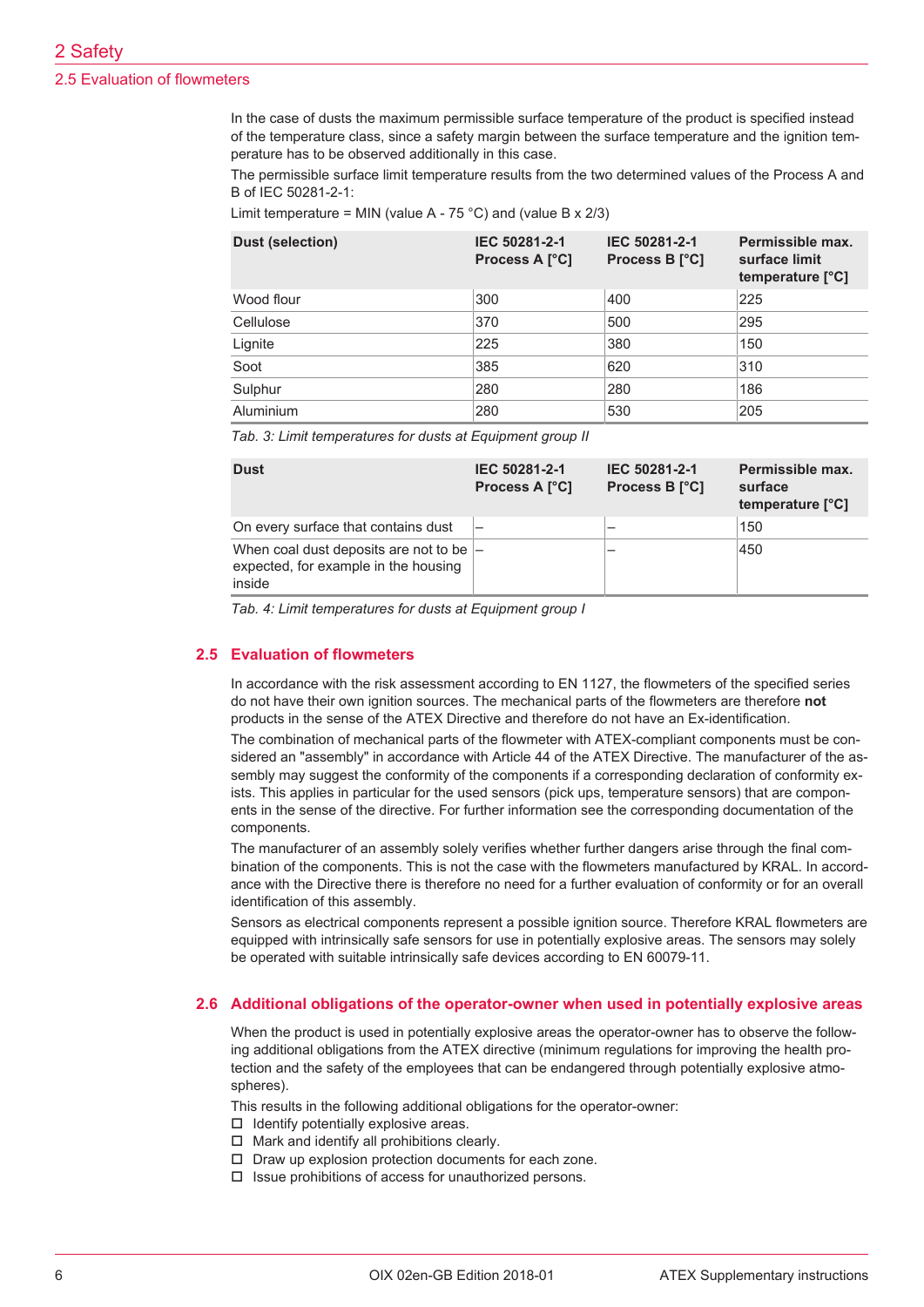# **2.7 Safety instructions**

#### **2.7.1 Additional safety instructions for use in potentially explosive areas**



#### **The following safety instructions must be observed strictly:**

Potentially explosive areas are divided into zones in accordance with the frequency and duration of the occurrence of a potentially explosive atmosphere. The scope of measures to be taken in accordance with Directive 1999/92/EC results from this classification.

The following sections list possible ignition sources in accordance with EN 1127-1.

#### **2.7.2 Ignition sources in normal operation**

| Ignition sources in nor-<br>mal operation             | <b>Causes and protective measures</b>                                                                                                                                                                                                                                                                                                                            |  |
|-------------------------------------------------------|------------------------------------------------------------------------------------------------------------------------------------------------------------------------------------------------------------------------------------------------------------------------------------------------------------------------------------------------------------------|--|
| Electrical compensating<br>currents                   | Through stray currents sparks can be ignited during the disconnection, connection or bypassing of the<br>flowmeter as an electrically conductive part of a system.<br>Earth the flowmeter thoroughly and ensure equipotential bonding.                                                                                                                           |  |
| Electromagnetic waves<br>$(10^4 - 3x10^{11}$ Hz)      | In the case of high-frequency electromagnetic waves the flowmeter can act like a receiving antenna.<br>Ensure that no danger of ignition through electromagnetic waves can occur in the area surround-<br>ing the flowmeter.<br>Earth the flowmeter thoroughly and ensure equipotential bonding.                                                                 |  |
| Electromagnetic waves<br>$(3x10^{11} - 3x10^{15} Hz)$ | In this spectral range, for example sunlight, ignition can occur through absorption on solid surfaces<br>such as the flowmeter – in particular if focussing occurs.<br>Ensure that no danger of ignition through electromagnetic waves can occur in the area surround-<br>ing the flowmeter.<br>Earth the flowmeter thoroughly and ensure equipotential bonding. |  |
| Hot surfaces                                          | In normal operation the surface temperature of the flowmeter lies only marginally above the temperat-<br>ure of the liquid.<br>Slightly higher temperatures arise in the interior of the pump through friction of the rotating parts.<br>The permanent flow and the resulting cooling of the rotating parts prevents a significant heating up of<br>the device.  |  |
|                                                       | Tab. 5: Ignition sources in normal operation                                                                                                                                                                                                                                                                                                                     |  |

► In addition observe the operating instructions of the sensors.

#### **2.7.3 Ignition sources at foreseeable malfunctions**

| Ignition sources at fore-<br>seeable malfunctions | Causes and protective measures                                                                                                                                                                                                                                                                                                                                                                                                                                                                            |
|---------------------------------------------------|-----------------------------------------------------------------------------------------------------------------------------------------------------------------------------------------------------------------------------------------------------------------------------------------------------------------------------------------------------------------------------------------------------------------------------------------------------------------------------------------------------------|
| <b>Frictional heat</b>                            | Possible causes:<br>$\Box$ Damage to bearing or surface damage<br>Sluggishness due to damage to bearing or superficial damage leads to friction at the rotating parts<br>with only minimal heating up.<br>Only use flowmeters for flow measurement of lubricating liquids that are chemically neutral and<br>that do not contain gas or solid components<br>In the case of damage to bearings (increased running noises) replace the bearings. See the op-<br>▶<br>erating instructions of the flowmeter. |
|                                                   | Tab. 6: Ignition sources at foreseeable malfunctions. $\,$                                                                                                                                                                                                                                                                                                                                                                                                                                                |

- 
- ► In addition observe the operating instructions of the sensors.

# **3 Identification**

### **3.1 ATEX marking**

Flowmeters do not have an ATEX marking since they does not have their own ignition sources. Sensors for use in potentially explosive areas have a corresponding ATEX marking. In this context observe the associated operating instructions and data sheet.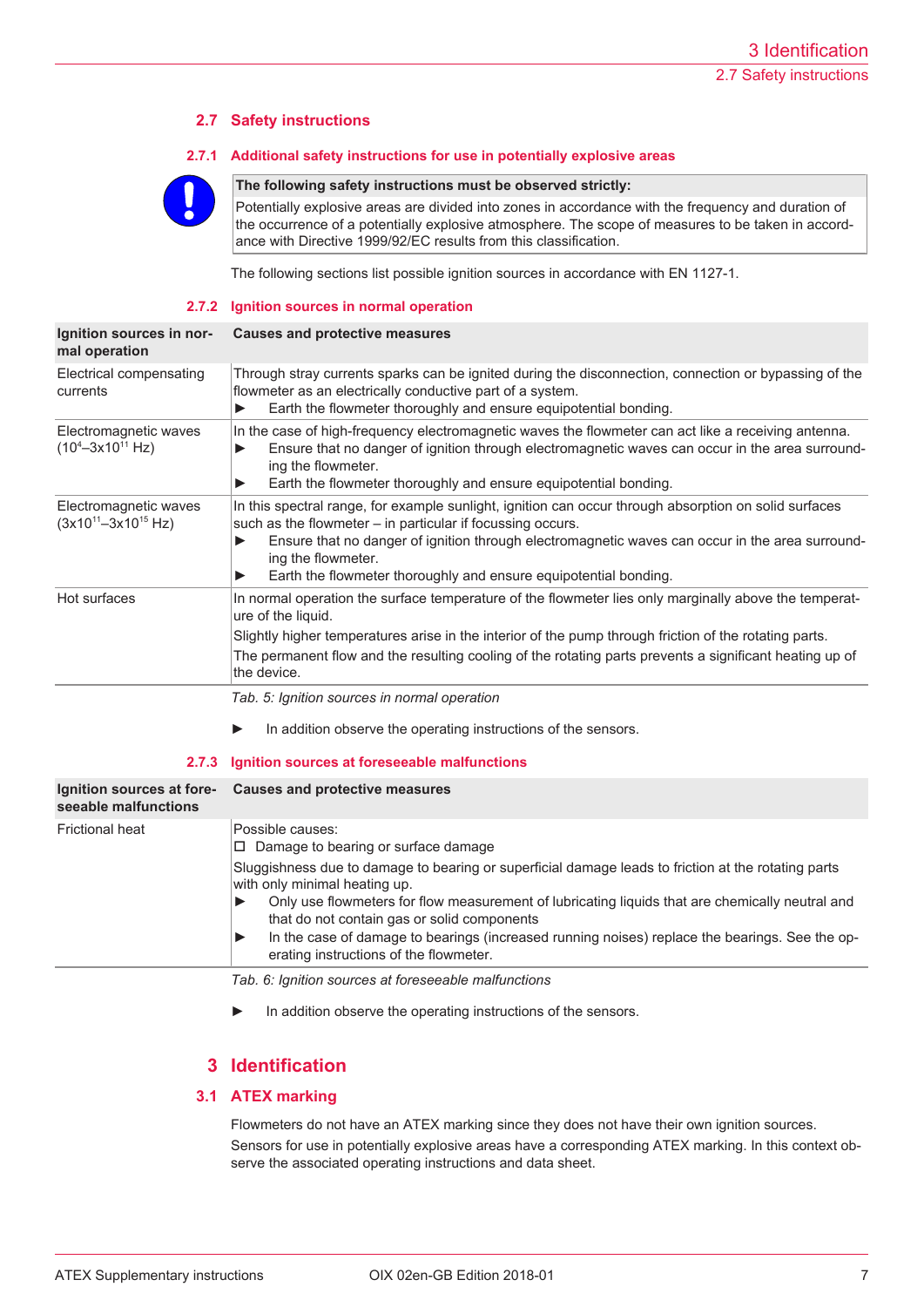4.1 Safe use in Ex-area

# **4 Function description**





**2** Temperature sensor **5** Isolating amplifier (separating barrier) **3** Repeater (separating barrier) **6** KRAL electronic unit

For flow measurement in potentially explosive areas the flowmeter **1** has to be equipped with intrinsically safe, ATEX approved sensors (pick up **4**, temperature sensor **2**). Intrinsically safe ATEX sensors operate with low voltages and currents, so that they are not an ignition source. The pick ups installed at the factory, for example, are operated with a nominal voltage of only 8.2 V DC.

The evaluation of the measuring data occurs via a separate electronic unit **6**. KRAL electronic units are not ATEX products and have to be installed outside the potentially explosive area. Intrinsically safe safety devices are required as separating barriers between the sensors and a KRAL electronic unit (for example repeater **3**, isolating amplifier **5**). These safety devices, like the KRAL electronic unit, have to be installed outside the potentially explosive area. They ensure the secure supply and signal transmission between the Ex-area and non-Ex-area.

**Notice** When electronic units of other manufacturers are used, deviating conditions may apply. Observe the operating instructions of the manufacturer.

# **5 Connection**

### **5.1 Connecting the KRAL electronic unit**

| Personnel qualification: | I□ Electrician                                                                     |
|--------------------------|------------------------------------------------------------------------------------|
| Aids:                    | $\Box$ Operating instructions for sensors, safety devices and elec-<br>tronic unit |



# **A DANGER**

**Risk of death through loss of the explosion protection.**

The sensors installed at the flowmeter may not represent ignition sources.

- ► Ensure that the flowmeter is solely equipped with intrinsically safe ATEX sensors.
- ► Ensure that a secure signal transmission for the electronic unit is ensured by safety devices, for example through intrinsically safe separating barriers such as isolating amplifiers, which are installed outside the potentially explosive areas between sensors and electronic unit.

Requirement:

- $\checkmark$  Flowmeter with ATEX sensors
- Electronic unit and separating barriers outside the potentially explosive area
- Connect the sensors of the flowmeter via separating barriers with the KRAL electronic unit.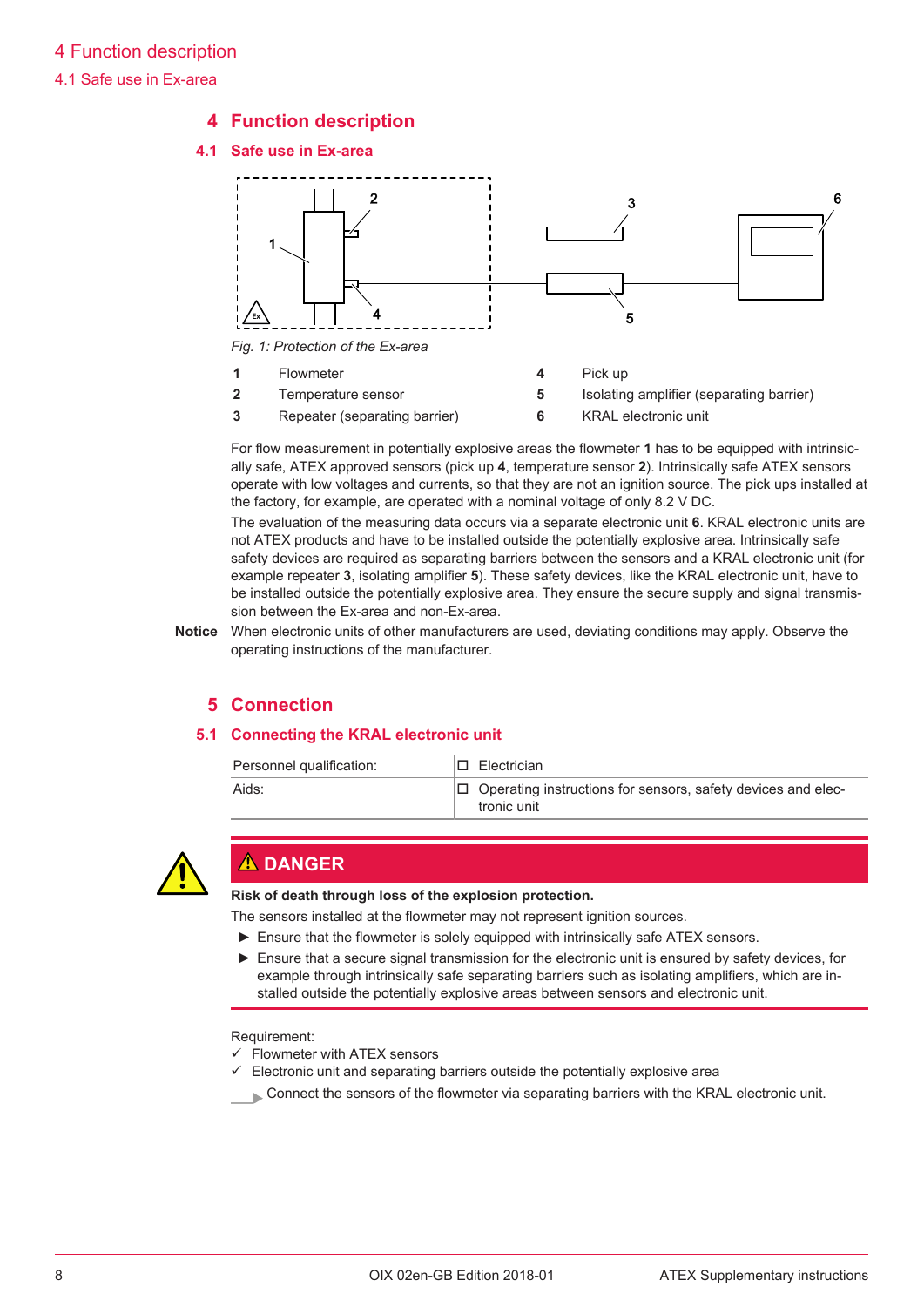# **5.2 Connecting other electronic units**

| Personnel qualification: | I⊟ Electrician                                                                     |
|--------------------------|------------------------------------------------------------------------------------|
| Aids:                    | $\Box$ Operating instructions for sensors, safety devices and elec-<br>tronic unit |



# **DANGER**

**Risk of death through loss of the explosion protection.**

The sensors installed at the flowmeter may not represent ignition sources.

- ► Ensure that the flowmeter is solely equipped with intrinsically safe ATEX sensors.
- ► Observe operating instructions of the manufacturer of the electronic unit.

Requirement:

 $\checkmark$  Flowmeter with ATEX sensors

 Connect sensors of the flowmeter with the electronic unit in accordance with the operating instructions of the manufacturer.

# **6 Operation**

#### **6.1 Commissioning**

#### **6.1.1 Checking the function of the ATEX components**

 Before commissioning check ATEX components, meaning sensors (pick up, temperature sensor) and required safety devices.

# **7 Maintenance**

### **7.1 Additional required maintenance in case of use in potentially explosive areas**

Electronic systems in potentially explosive areas have special features that guarantee proper operation in these areas. For safety reasons the effectiveness of these special features must be maintained during the whole service life. In addition to the performed initial test this also requires periodic inspections during operation.

Also see EN 60079-17 "Potentially explosive atmosphere – Part 17: Inspection and maintenance of electrical installation".

| <b>Component</b>                                                          | <b>Required maintenance</b> | <b>Cycle</b> |
|---------------------------------------------------------------------------|-----------------------------|--------------|
| Sensor                                                                    | $\Box$ Function test        | 4 weeks      |
| Safety device (for example isolat- $\Box$ Function test<br>ing amplifier) |                             | 4 weeks      |

*Tab. 7: Additional required maintenance*

**Notice** Test intervals have to be specified for the entire operating life in accordance with the applicable national laws on occupational safety laws. Tests and checks have to be carried out at least once a year.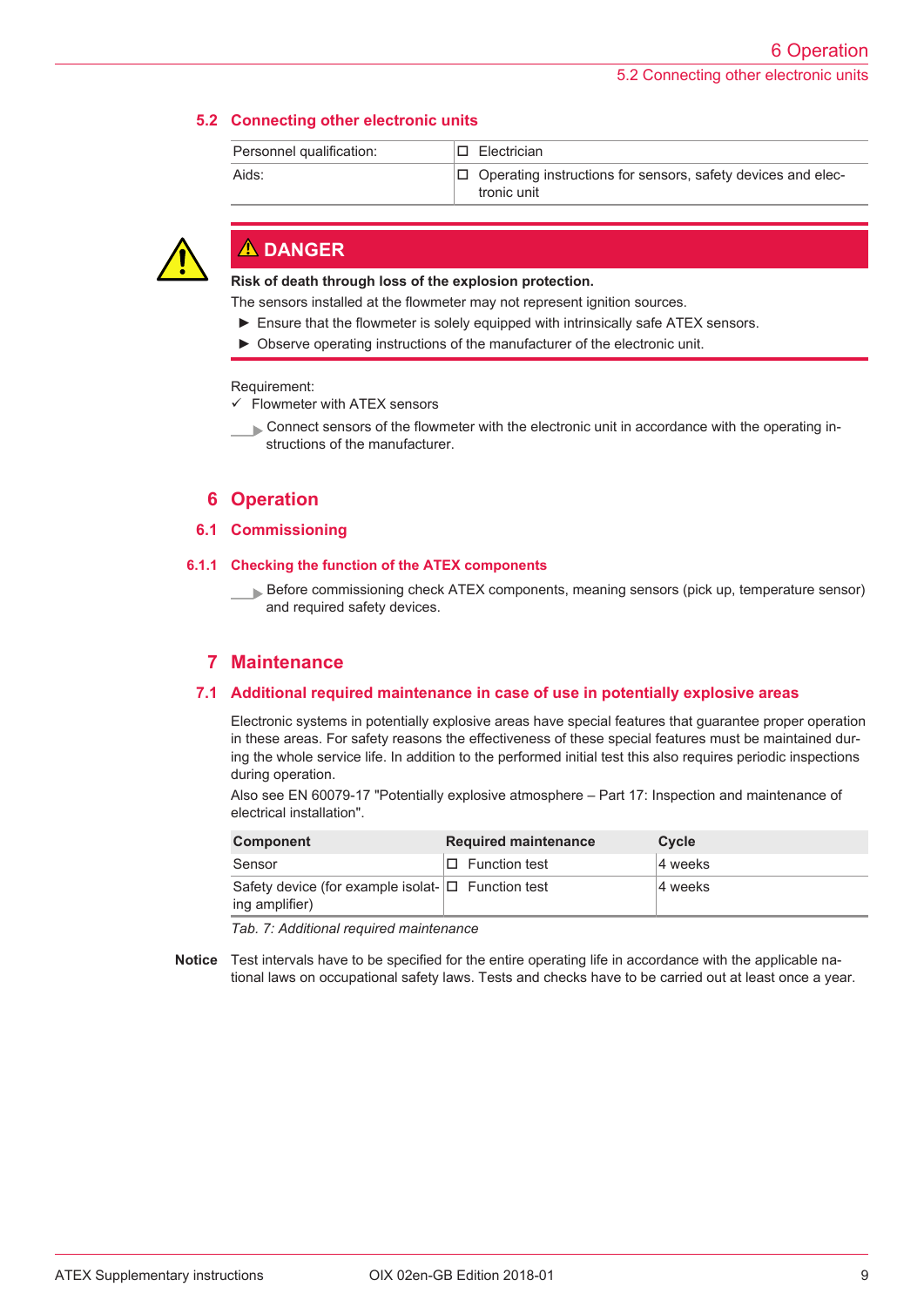# **Directory of figures**

| $- \cdot$<br>HΩ. | ,,,<br>лю |  |
|------------------|-----------|--|
|------------------|-----------|--|

# **Directory of tables**

| Tab. 2 |    |
|--------|----|
| Tab. 3 |    |
| Tab. 4 | 6  |
| Tab. 5 |    |
| Tab. 6 |    |
| Tab. 7 | -9 |